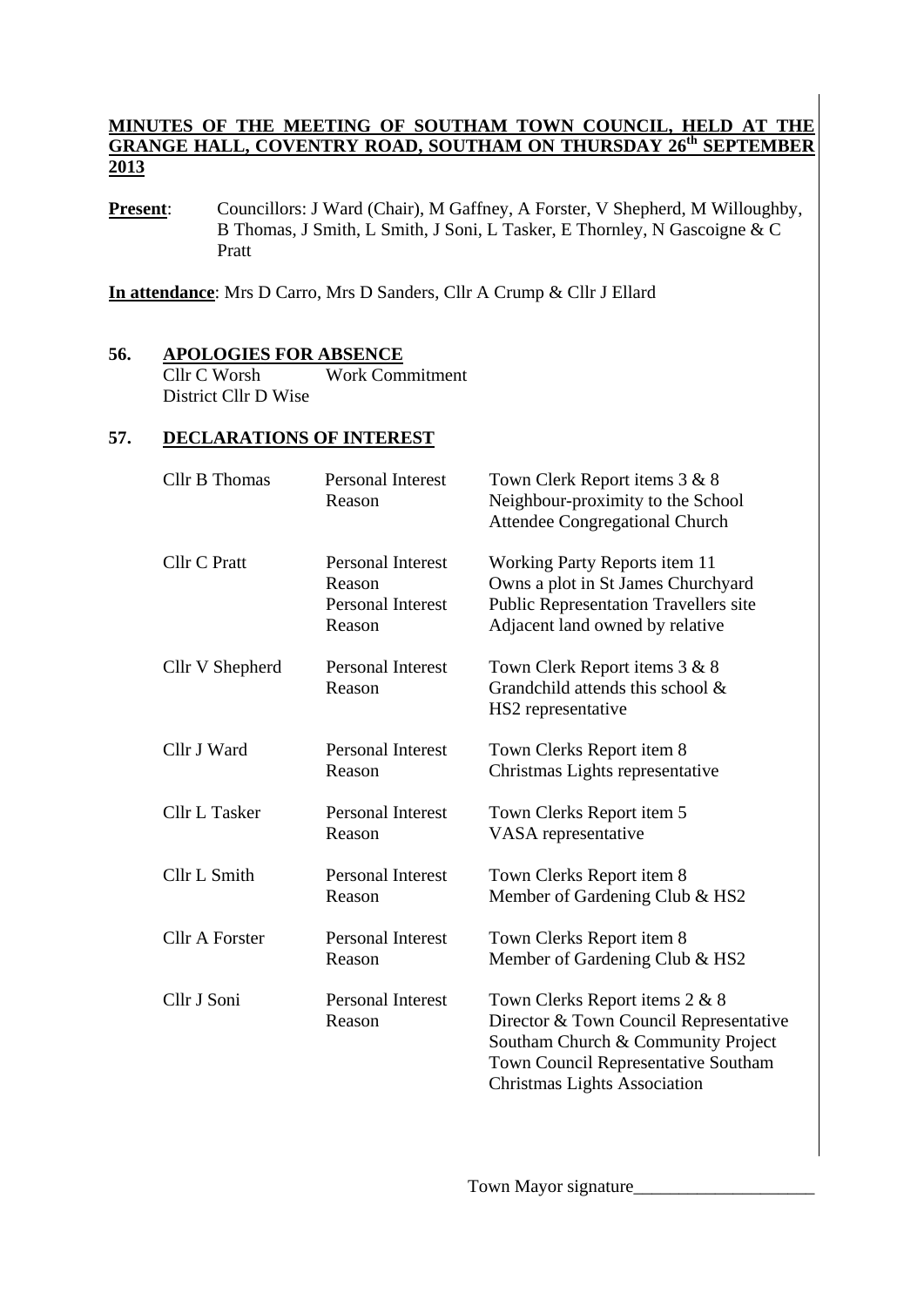## **58. REPRESENTATIONS FROM THE PUBLIC**

Mrs Pamela Ireland- Brown 12 Elm Bank, Southam spoke i) in opposition to the proposed Redrow development on the field near the Holy Well and the proposed development of the Diocese owned land in the same area. She said that the Diocese land would make a suitable replacement burial ground if properly landscaped ii) in favour of the proposed Emergency Traveller Site. She said diversity should be welcomed and that Southam could do better.

 Mrs Daphne Smith 20 Springs Crescent, Southam reported i) that the lamp post adjacent to Tomwell Close is leaning and that the tree is covering the light ii) that the Horse Chestnut tree by Southam Primary School has dead branches overhanging the road

 Mr David Woods 28 Tollgate Road, Southam said that the St James School had rejected the compromise proposal for the lease at Tollgate Road play area and wanted to know where the Town Council stands.

 Mrs Valerie Steele 3 Meadow Road, Southam showed the Council and example of the electricity boxes that had suffered water damage and said that without a grant from the Council to replace the boxes there would be no Christmas lights this year

 Mrs Glesni Thomas 9 St Mary's Close, Southam spoke regarding the proposal to prohibit parking at any time in St James Road. She said that this would make it difficult for people attending the Graham Adams Centre. She suggested that it would be more appropriate to prevent parking at school opening and closing times 8.30 to 9.30 and 2.30 to 4.00.

Mr G Oubridge, 42 Hillyard Road, Southam asked why the Holy Well had been excluded from the Councils list of 'Assets of Community Value' in the working party report to Council.

# **59. MINUTES OF THE PREVIOUS MEETING**

#### **RESOLVED:**

**That the Minutes of the Meeting held on Thursday 25th July 2013 be confirmed and signed by the Mayor.** 

**60. ACCOUNTS FOR PAYMENT RESOLVED: That payment of accounts dated September 2013, totalling ££4638.60 be authorised.** 

# **61. APPLICATIONS FOR PLANNING PERMISSION**

i) Council considered the applications for planning permission detailed on the schedule dated September 2013 upon which the Town Council had been consulted by Stratford District Council.

ii) Planning Application decisions dated September 2013 **Noted**  iii) Planning Committee Meeting Dates

**Noted**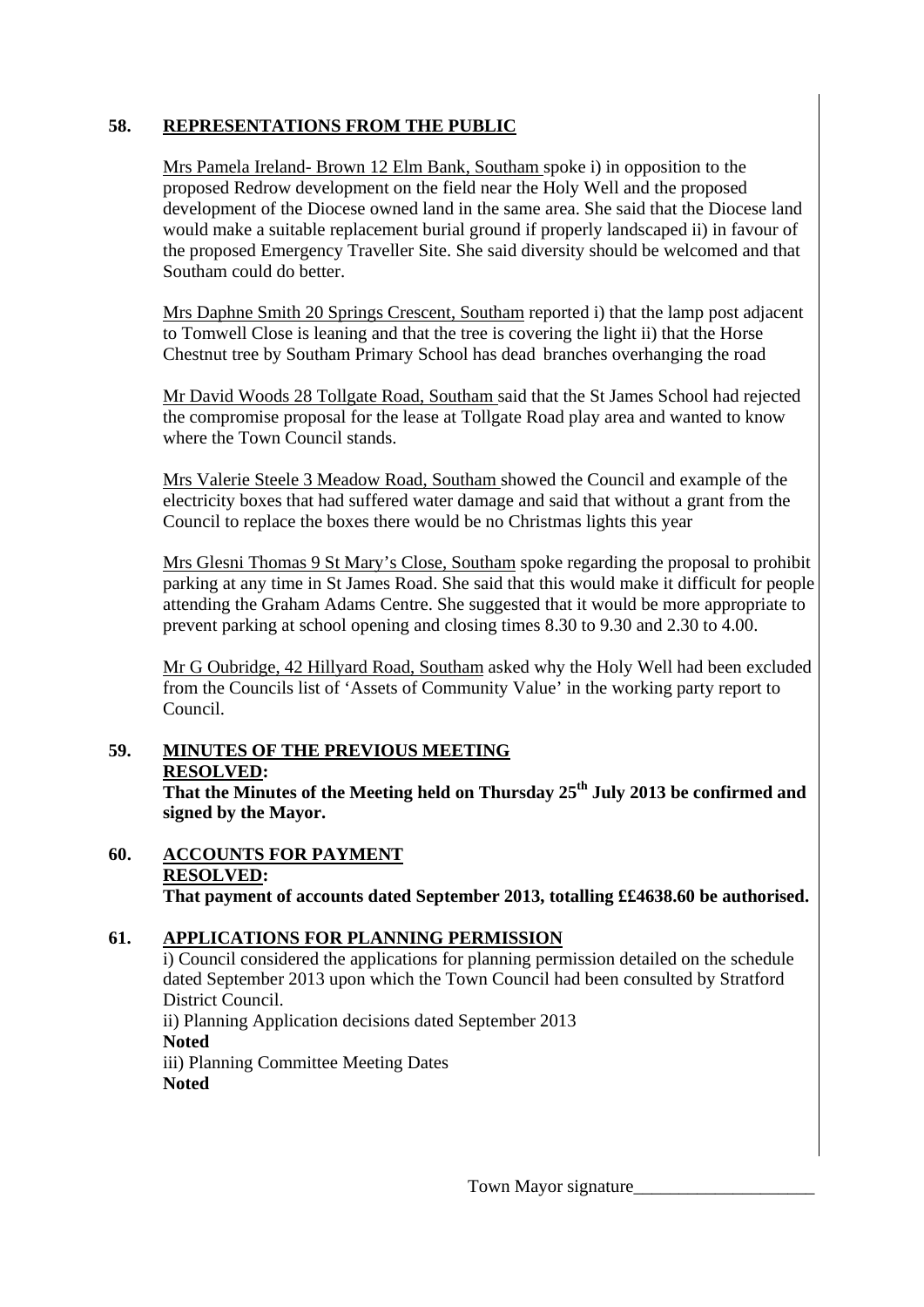# **62. TOWN CLERK'S REPORT**

# **62.1 PUBLIC REPRESENTATIONS**

i) The Town Clerk informed Mrs Ireland-Brown that the Diocese had already rejected proposals that it should assist with the provision of a new burial site. ii) Comments regarding the provision of an emergency traveler's site would be noted.

- **62.2** Mrs Smith was advised by the Town Clerk that the condition of the lamppost and the trees would be reported to the appropriate authorities.
- **62.3** Mr Woods was advised that Southam Town Council had proposed that the fenced area could be reduced by half and is now awaiting a proposed new lease from WCC.
- **62.4** Mr Oubridge was advised by the Town Clerk that the Holy Well is a Scheduled National Monument and a listed building and this is the highest protection it can have therefore it was not necessary to seek any further protection.

## **63. WCC – ROAD TRAFFIC REGULATIONS 1984 – NO WAITING AT ANYTIME PROPOSALS**

 **RESOLVED: To respond to the consultation suggesting that: i) parking on St James Road should be restricted during the hours of 8:30 to 9:30 and 2.45 to 4.00 ii) that the restrictions should not apply to residents of St James Road iii) no parking at any time should apply to the road junctions and the entrance to the Graham Adams Centre iv) no parking at any time should apply to both sides of Welsh Road West near the Leisure Centre** 

- **64. TOLLGATE ROAD LEASE RESOLVED: that an access route over the land be agreed subject to a license and that Town Council legal fees should be paid by the school.**
- **65. RIVER LEAM STAKE HOLDER ENGAGEMENT GROUP RESOLVED: that Cllr Soni and/or Cllr Tasker would represent STC**
- **66. VASA DIRECTOR/ TRUSTEE RESOLVED: that Cllr Tasker should continue to represent STC as a Director/Trustee of VASA**
- **67. MEMORIAL TREES ON COVENTRY ROAD, SOUTHAM RESOLVED: to investigate the exact location, number of trees and the approximate cost**
- **68. SOUTHAM TOWN COUNCIL QUARTERLY BUDGET REVIEW Noted**
- **69. SECTION 137 GRANT APPLICATIONS** members considered grant application from SAAG, Southam Gardening Club, Southam Christmas Lights Association, St James Church and Southam & Bishops Itchington Congregational Church.  **RESOLVED:**

 **i) to release the £5000 grant awarded to Southam & Bishops Itchington Congregational Church in February2013**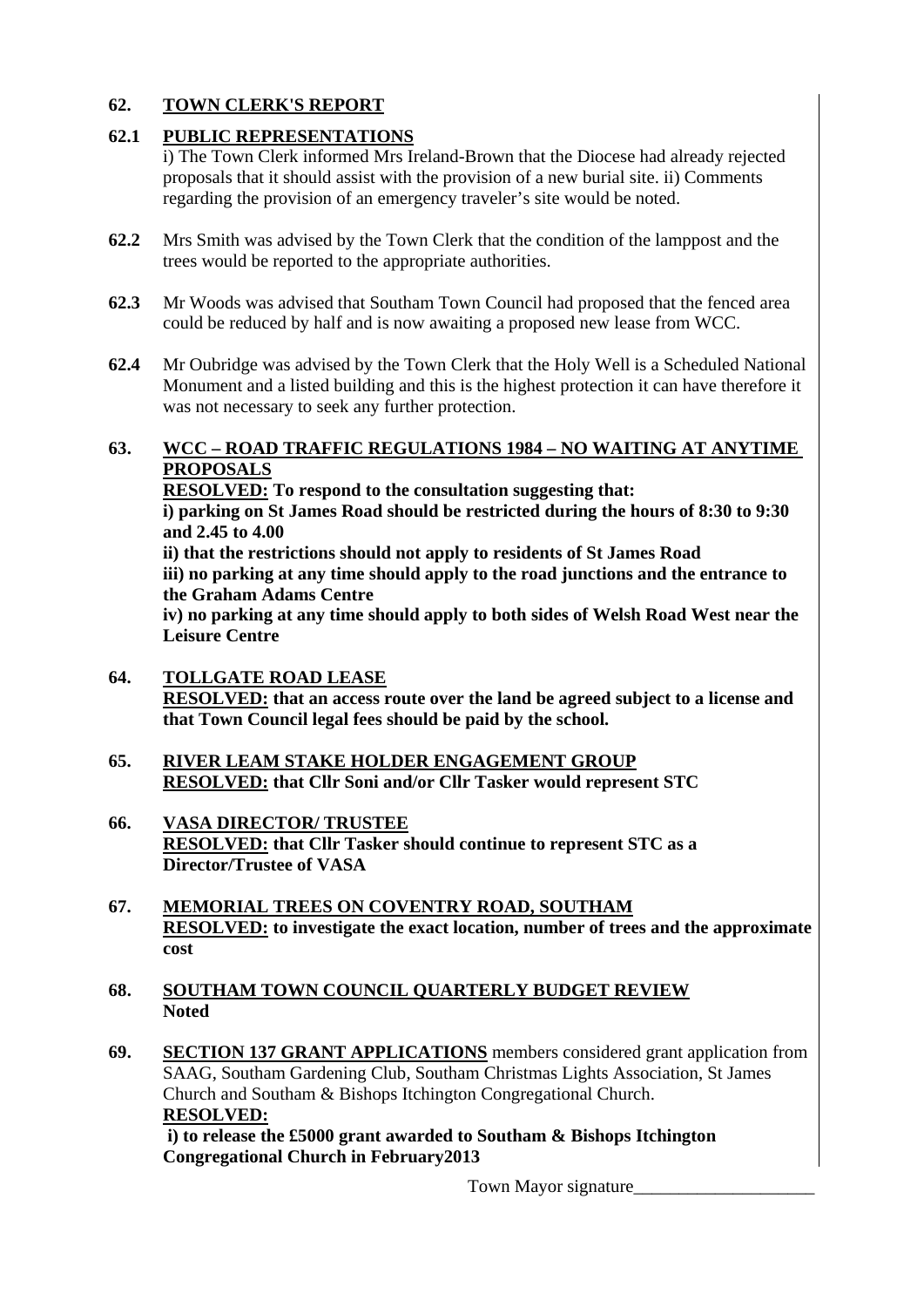**ii) to investigate the possibilities of planting native species bulbs, of including some climbing plants to soften but not obscure the fence, in Park Lane recreation ground and to budget £500 for this purpose** 

 **iii) to permit Cemex volunteers to plant additional native species bulbs in Park Lane recreation ground after consultation with the Town Clerk regarding the location iv) to award grants to; SAAG £1000, Southam Christmas Lights Association £1344, St James Church £500 & Southam & Bishops Itchington Congregational Church £5000** 

 **v) to invite SAAG to attend an ENV meeting** 

- **70. COUNCIL MEETING DATES Noted**
- **71. CORRESPONDENCE**
- **71.1 BATTLE OF SOUTHAM Noted**
- **71.2 ORBIT DEVELOPMENT CARDALL COLLECTION Noted**
- **71.3 HIGH SPEED RAIL PROPERTY COMPENSATION CONSULTATION Noted**
- **71.4 HIGH SPEED RAIL SCHEME REFINEMENTS PHASE ONE Noted**
- **71.5 GRANT FEEDBACK SOUTHAM CARNIVAL Noted**
- 71.6 BOARD MEETING MINUTES 25<sup>th</sup> JULY & 20<sup>th</sup> AUGUST 2013 SOUTHAM  **FIRST Noted**

# **72. REPORT ON A MEETING OF THE ENVIRONMENTAL WORKING PARTY ON 12th SEPTEMBER 2013**

**72.1 PRESENTATION REGARDING LAND OFF NORTHFIELD ROAD**  Greg Mitchell – Frampton's

Frampton's sought views from the Town Council regarding a proposed housing development on land next to the Tesco Petrol Station as they consider it to be highly unlikely to get a business deal for the site. The proposal would be for 65 dwellings, including provision for affordable housing. Frampton's consider the housing market to be very strong and it would contribute to the SDC land supply requirements. Concerns of the Council are:

- Losing land for business that Southam may need in the future
- No play area or open space
- No 1 bedroom properties
- Poor layout
- Concerns about traffic on Kineton Road
- Isolated position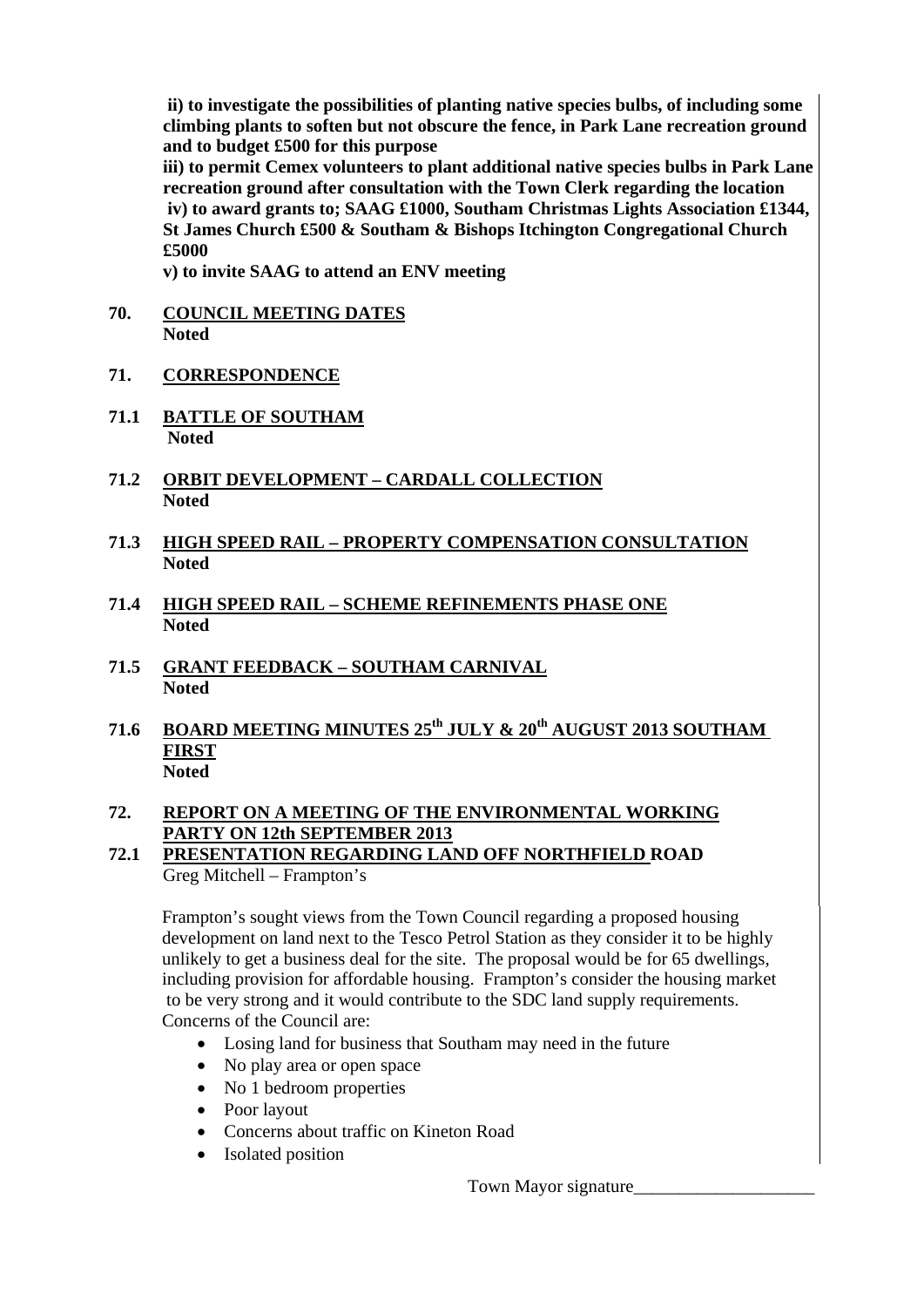# **72.2 POTENTIAL DEVELOPMENT OF LAND ON THE SOUTH EASTERN SIDE OF SOUTHAM**

Miranda Rogers (Stansgate Planning) and Nigel Bates (Blue Mark Projects) presented their proposals for development on land south east of the bypass. Initially the proposal would be for 257 dwellings, 35% - 40% affordable housing for local people in perpetuity. They consider the site to have medium landscape sensitivity compared to the Taylor Wimpey site off Coventry Road, where they consider it to be high landscape sensitivity. The council responded stating they support development as stated in the Draft Core Strategy.

#### **72. 3 SDC CORE STRATEGY – NEW PROPOSALS CONSULTATION RESOLVED: That the Town Council respond supporting the proposals**

# **72.4 PARK LANE FENCE - PROPOSED HEDGE**  Members considered whether a hedge should be planted to soften the effect of the fence **RESOLVED: That a hedge is not planted**

# **72.5 DOG FOULING IN THE VICINITY OF THE HOLYWELL RESOLVED:**

**That the Town Clerk meets with SDC and enforcement to identify the best location for a Dog Bin** 

# **72.6 MAINTENANCE OF THE HOLY WELL**

Cllr Gascoigne discussed with members maintenance issues relating to the Holy Well **RESOLVED:** 

**i) That a Holy Well maintenance working party is set up and that the Town Council representatives are Cllr Gascoigne and Cllr Thomas** 

**ii) To encourage CEMEX to be part of the group** 

**Iii) The Town Clerk to confirm the date of when the remaining grant monies have to be spent** 

**72.7 DOG FOULING – PARK LANE REC** Members considered a request from the public that dogs should be banned from the park **RESOLVED: That dogs should not be banned from the park**

# **72.8 ASSETS OF COMMUNITY VALUE**

Members considered the Asset Register Procedure  **RESOLVED:** 

**i) That Cllr Pratt and Cllr Tasker work with the Town Clerk in order to complete the application forms** 

**ii)That the following areas/buildings are applied for:** 

- **Area of restraint**
- **Merestone Park**
- **Park Lane Recreation Ground**
- **Tollgate Road Open Space**
- **Mayfield Road Open Space**
- **Lilley Smith Memorial**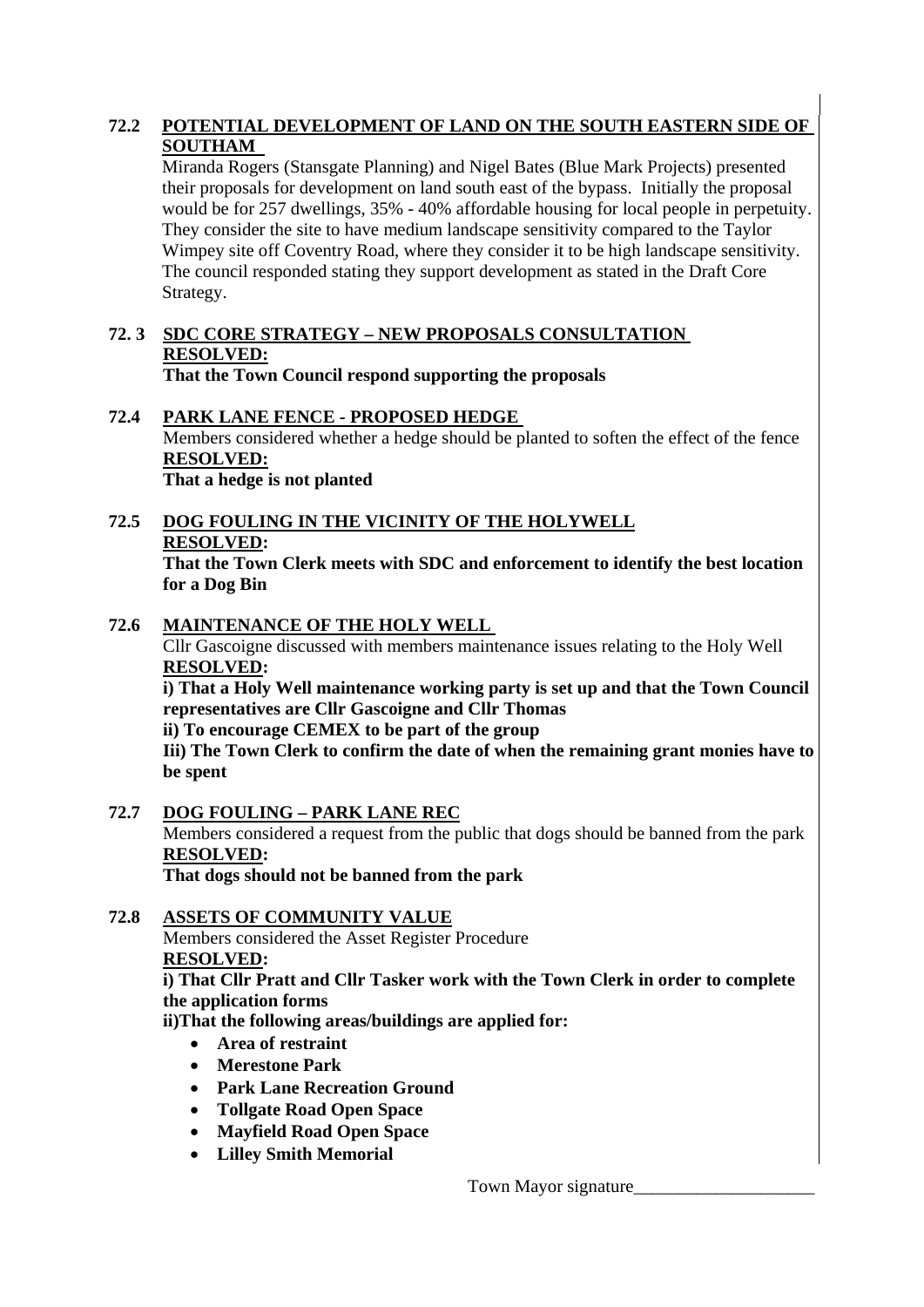# • **Graham Adams Centre**

# **iii)That the Town Clerk emails the above list out to members to ascertain if anymore items should be added**

# **72.9 TOWN CENTRE REFURBISHMENT**

Members considered the plan as proposed by WCC, the next step is for Cllr Ward, Cllr Gaffney, Cllr Thomas & Town Clerk to meet with WCC, Cllr Ellard & Dave Webb (SDC) in order to get confirmation that all parties are happy for it to go out to public consultation

#### **RESOLVED:**

**That the Town Council is happy with the initial plan, would like to see landscaping from point 10 on the design and if there are to be 3 additional car parking spaces outside Lovett's , could one disabled car parking space be considered.** 

## **72.10 ORBIT DEVELOPMENT/COMMUNITY ROOM NAME OF DEVELOPMENT**

Members were asked to consider the proposed names for the development **RESOLVED:**

**That the Extra Care Facility is called Tithe Lodge and the Community Facility is called Tithe Place** 

# **72.11 COMMUNITY ROOM**

Now that the development is moving forward the Council need to start making a decision as to what they envisage the Community Room will be used for and who will use it. In the past discussions have taken place regarding the fact that who every uses it all the costs need to be covered and there have been organisations who have expressed an interest

# **RESOLVED:**

**That the matter is discussed again at the September Council Meeting** 

**72.12 ADVERTISING ON HOARDING RESOLVED: That the Town Council agrees that there should be no advertising on the hoarding** 

# **72.13 TOWN CHURCHYARD**

Members considered the results from the survey and correspondence from Mr Goodwin **RESOLVED:**

**i)To respond to Mr Goodwin advising that at this time the Town Council is minded not to become a Burial Authority and is currently investigating alternatives in the Southam area** 

**ii)That the Town Clerk ascertains if there are any private companies who would be interested in developing and running a burial ground in the vicinity of Southam** 

**72.14 PLANNING APPLICATIONS See attached** 

# **72.15 MOP & REMEMBRANCE PARADE ARRANGEMENTS**

Members were advised that the Police would not be giving the same level of support to the MOP as they had done in the past and as yet have not confirmed if they will have any presence at all

## **RESOLVED:**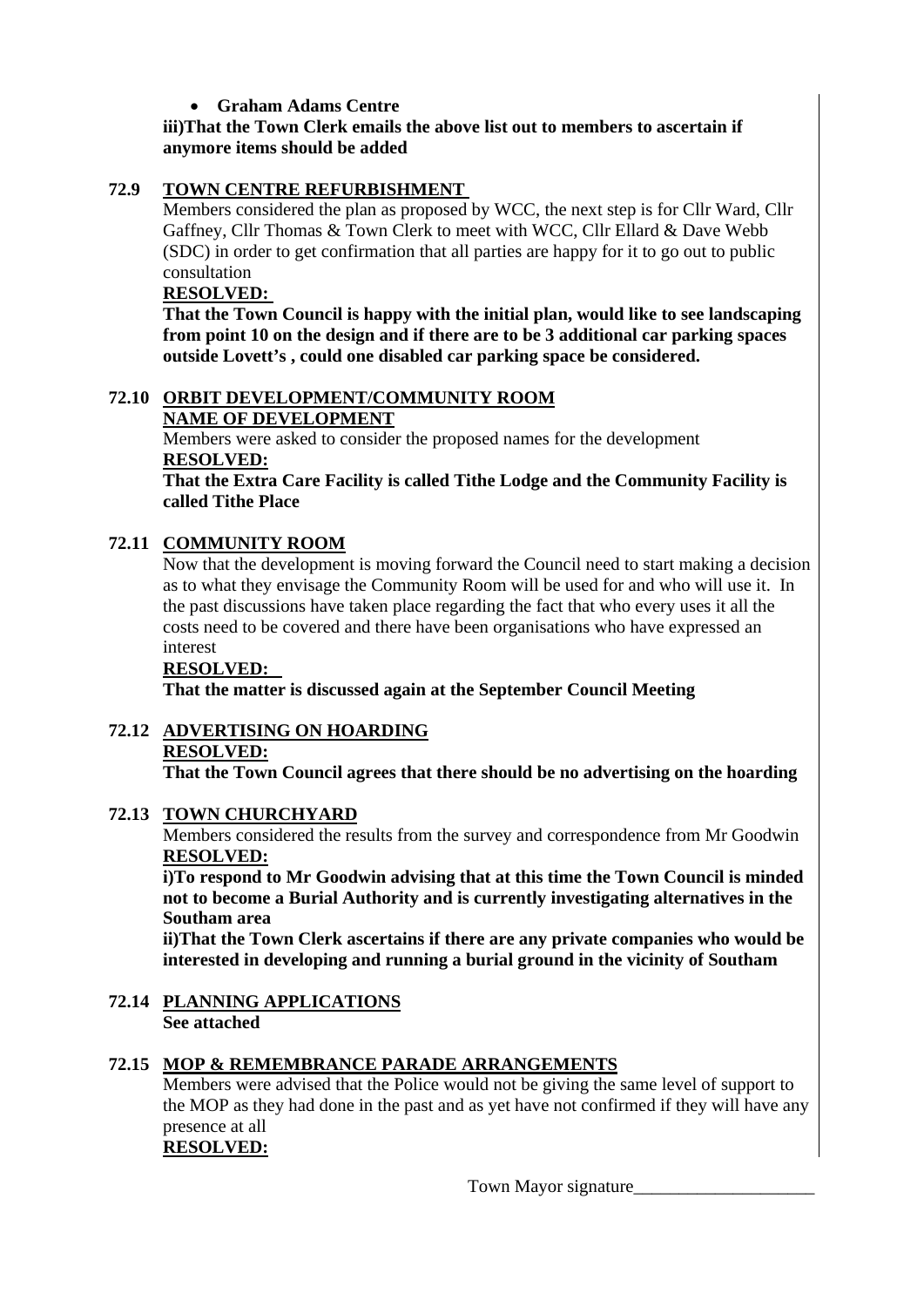**i)To accept the quote from CJ's Events Warwickshire to manage the road closures for the MOP at a cost of £100 and for the Remembrance Parade at a cost of £50** 

# **72.16 HS2 COMPENSATION AND MAJOR CONCERNS**

# **RESOLVED:**

**i)That if Southam was given a sum of money as a result of HS2 , the Council would want to spend it on the following:** 

- **Purchasing more 'Green Space'**
- **To make the Grange Hall more energy efficient**
- **Provision of cycle ways and improved footways**
- **Enhance sustainable transport**
- **Support Community Organisations**
- **Extra activities for children**

**ii)Cllr Shepherd to send the Clerk the list of our major concerns** 

## **72. QUESTIONS FOR COUNTY & DISTRICT COUNCILLORS None**

# **73. INFORMATION FROM COUNTY & DISTRICT COUNCILLORS**

 District Councillor Ellard informed the Council that i) SDC had only just received notification of the proposed Travellers site ii) SDC had received no application or contact regarding the proposed Holy Well development or the proposals for the site near Tesco iii) that she was now happy that the access for the proposed Taylor Wimpey development is as safe as possible and that this was in her preferred area iv)Investigation continues into enforcement issues on the Welsh Road development and she will object to the change of conditions v) Grange Hall gardens work has started on the low level items but work was needed on the trees which would be done in the near future.

 District Councillor Crump spoke regarding i)the change of use application for the RSPCA shop which he said has now been withdrawn ii) fly tipping at the rear of Warwick House which SDC had dealt with as it was on public land but said tipping on private land was the responsibility of the land owner iii) the proposed parking restrictions would be delegated to SDC – prevention of parking on pavements initiative on-going iv) the proposed traveller site which he questioned the suitability and sustainability of because of the road, lack of footpaths and lighting v) developers and the expectation of provision of one bed properties in any development

#### **74. BUSINESS WHICH IN THE OPINION OF THE MAYOR SHOULD BE CONSIDERED AS A MATTER OF URGENCY RESOLVED:**

- **i) To accept the £20 reduction in skip price negotiated by The Mayor**
- **ii) The Town Clerk & Cllr Forster to attend the meeting with SDC regarding Dog Fouling**
- **iii) Correspondence concerning The Mayor to be consider in the confidential part of the meeting.**

# **75. EXCLUSION OF THE PUBLIC FROM THE MEETING** It was moved and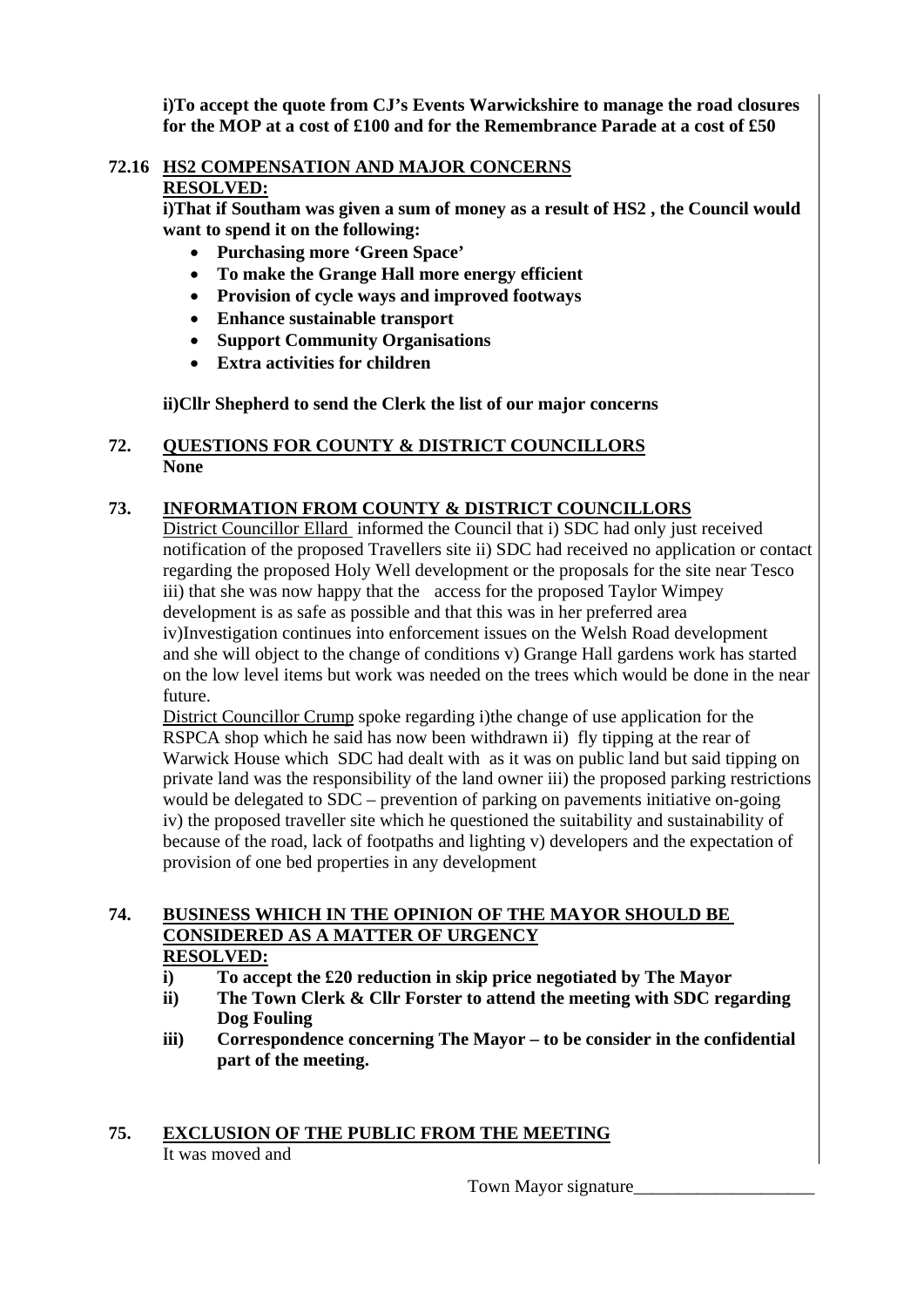**RESOLVED: that pursuant to Section 1(2) of the Public Bodies (Admission to Meetings) Act 1960 the public be excluded from the meeting because publicity would be prejudicial to the public interest by reason of the confidential nature of the business to be transacted** 

#### **76. STAFF SALARIES AND PAYMENT FOR SERVICES RESOLVED: To authorise payments of staff salaries dated September 2013**

- **77. PLAYGROUND INSPECTIONS** members are requested to consider the quotation from PIRMS for future playground inspections. **RESOLVED: to continue to use Coventry City Services for playground inspections**
- **78. ORBIT DEVELOPMENT COMMUNITY ROOM** members are requested to make decisions regarding how the space would be used. **RESOLVED: that the space should be let on long term leases**

## **79**. **CORRESPONDENCE CONCERNING THE MAYOR**

 The Mayor left the room whilst Council considered the correspondence and the Deputy Mayor took the Chair

**RESOLVED that the complaint concerned a private matter which was being dealt with by the appropriate football authorities. The Mayor Jason Ward has performed his Council and Mayoral duties to the satisfaction of the Council and has not bought this Council into disrepute** 

 **The Mayor returned to the room.** 

**APPLICATION NO. APPLICANT NAME SITE PROPOSAL OBSERVATION DATE/COMMENT Additional Information** 13/01724/FUL Mrs Lydia McLeod 72 Coventry Street, Southam CV47 0EA Change of use of taxi office(sui generis) to launderette (sui generis) 23rd September 2013 No representations 13/01710/FUL Mr James Byatt 87 Mayfield Road, Southam CV47 0ET Proposed two storey side extension 23rd September 2013 Southam Town Council has concerns that access to this development may damage or hinder the use of the Mayfield Road Play Area. 13/02080/FUL Sara Wisniwski 30 Mersestone Close, Southam CV47 1GU Proposed two storey side extension and single storey rear extension 24th September 2013 No representation 13/01849/TPO Mr Craig Jones Hawkeswell House, 4 Hartley Gardens, Southam CV47 0HY T1: Sycamore: crown to 4m, removing lower branch, reduce crown by 1.5m, reduce spread by 0.5m where overhanging roof/guttering. Height/spread after pruning approx 16m x 6m 26th September 20132 please refer to the tree officer **SCHEDULE OF PLANNING APPLICATIONS B SOUTHAM TOWN COUNCIL SEPTEMBER 2013 ENV ISSUE 2**

**Meeting closed 10.30pm**